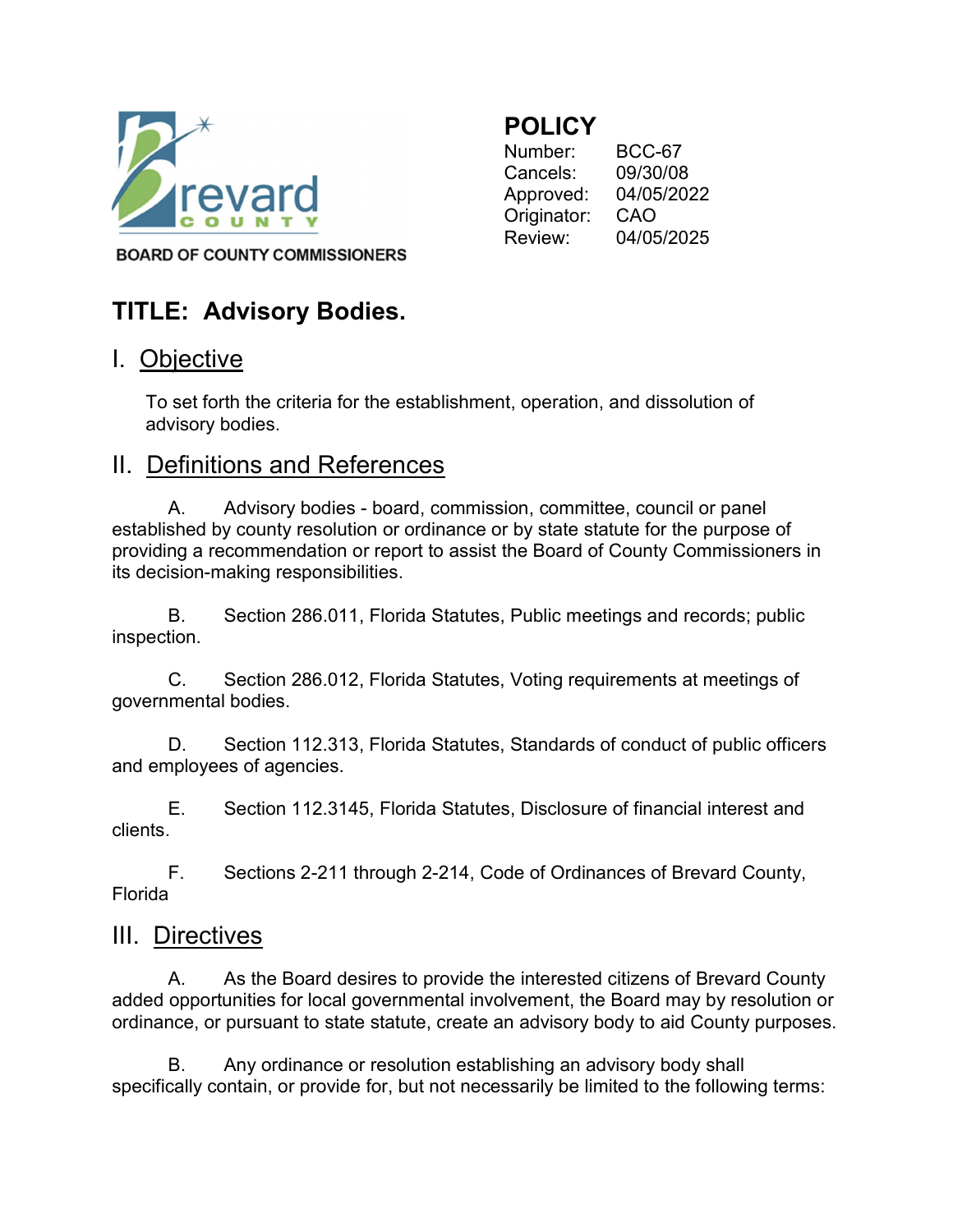1. A statement setting forth the purpose and objectives of the advisory body.

 are to be appointed, their term of service, and provisions for interim appointments and their terms of service. 2. The number of members, their minimum qualifications, how they

 extend or dissolve the advisory body as the Board deems necessary. 3. The intended life of the advisory body with provisions to renew,

 including provisions for appointment or election of officers and their terms of office or provision for the advisory body to establish such at the initial meetings. 4. The organizational structure and the by-laws of the advisory body

 staff made available and accountability requirements for any allocated funds. 5. Any compensation or reimbursement due members, any facilities or

6. The method of reporting and the frequency of reports.

 responsibilities under Section 286.011, Florida Statutes. 7. The required frequency of meetings and the advisory body's

 Commission to assist in the Board's decision-making process are declared to be public meetings, open to the public at all times. This is to include committee and subcommittee meetings of advisory bodies. C. All meetings of any board or commission created by the County

 public inspection. 1. The minutes of such meetings shall be recorded and available for

 of such meetings. 2. Reasonable notice must be given the public of the time and place

 members shall include: D. Required financial disclosure reports from applicable advisory body

 Adjustment, Merritt Island Redevelopment Agency, North Brevard Economic Development Zone. 1. Any appointed member of the Planning and Zoning Board, Board of

 appropriations or authorized expenditures constitutes one percent of the budget of the Board of County Commissioners or \$100,000 whichever is less; and whose powers, jurisdiction and authority are solely advisory in nature. 2. Any members of advisory bodies whose total budget,

3. By other member who is required by law to file such a disclosure.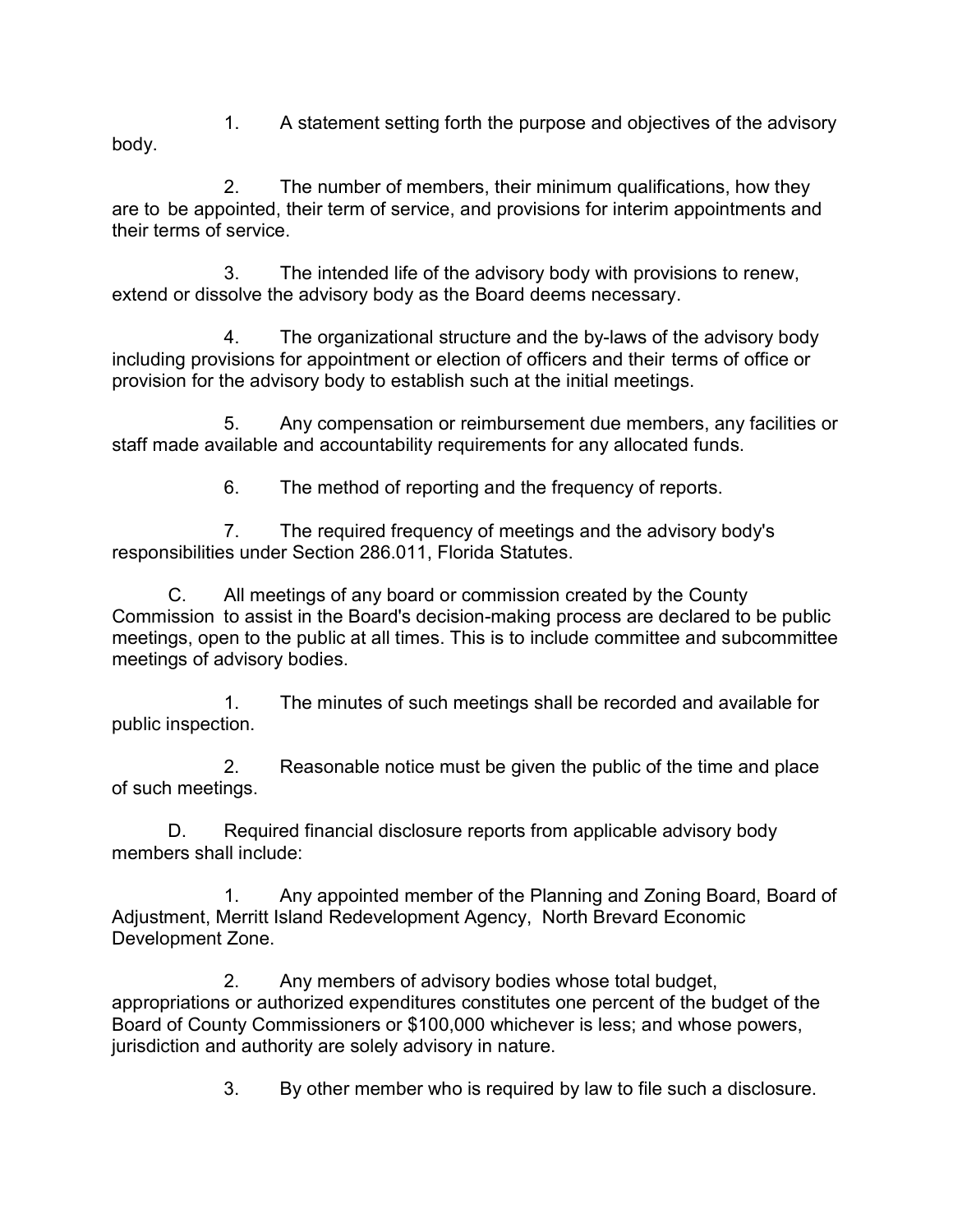shall be responsible for: E. An employee of the Board designated by the Board or County Manager

1. Assisting the advisory body in scheduling matters for Board attention.

2. Officially notifying the Board of vacancies or impending term expirations.

 telephone number, term of appointment, starting date, and representation of each appointee as well as the name of the individual being replaced. 3. Officially notifying the Board Secretary of the name, address,

 function or function inadequately and making preparations either by ordinance or resolution for Board Action to dissolve such advisory bodies. 4. Officially notifying the Board of advisory bodies that no longer

 at all committee meetings. Such procedures shall have the following minimum F. Each advisory body shall establish procedures for taking public comment guidelines:

1. Two kinds of public comment shall be taken:

 particular issue or takes a final vote on any given issue; and (a) relevant comment when the committee discusses a

(b) comment which brings new business or issues before the committee.

 provision for an extension of time by the Chairman or majority vote of the committee. 2. Each speaker shall be given at least three minutes to speak, with

 the record, however, a social security number shall not be required. 3. The speaker may be required to give their name and address for

 material available for inspection during regular business hours prior to each meeting. 4. The committee shall make the meeting agenda and any back-up

 an advisory body's activities. If such a request is not satisfied within 30 days, the body shall be considered inactive and subject to dissolution by the Board. G. At any time the Board or the County Manager may request a report upon

 inactive, such advisory body shall be dissolved by the same action taken to create the advisory body, whether by motion ordinance or resolution.H. If the Board determines an advisory body has served its purpose or is